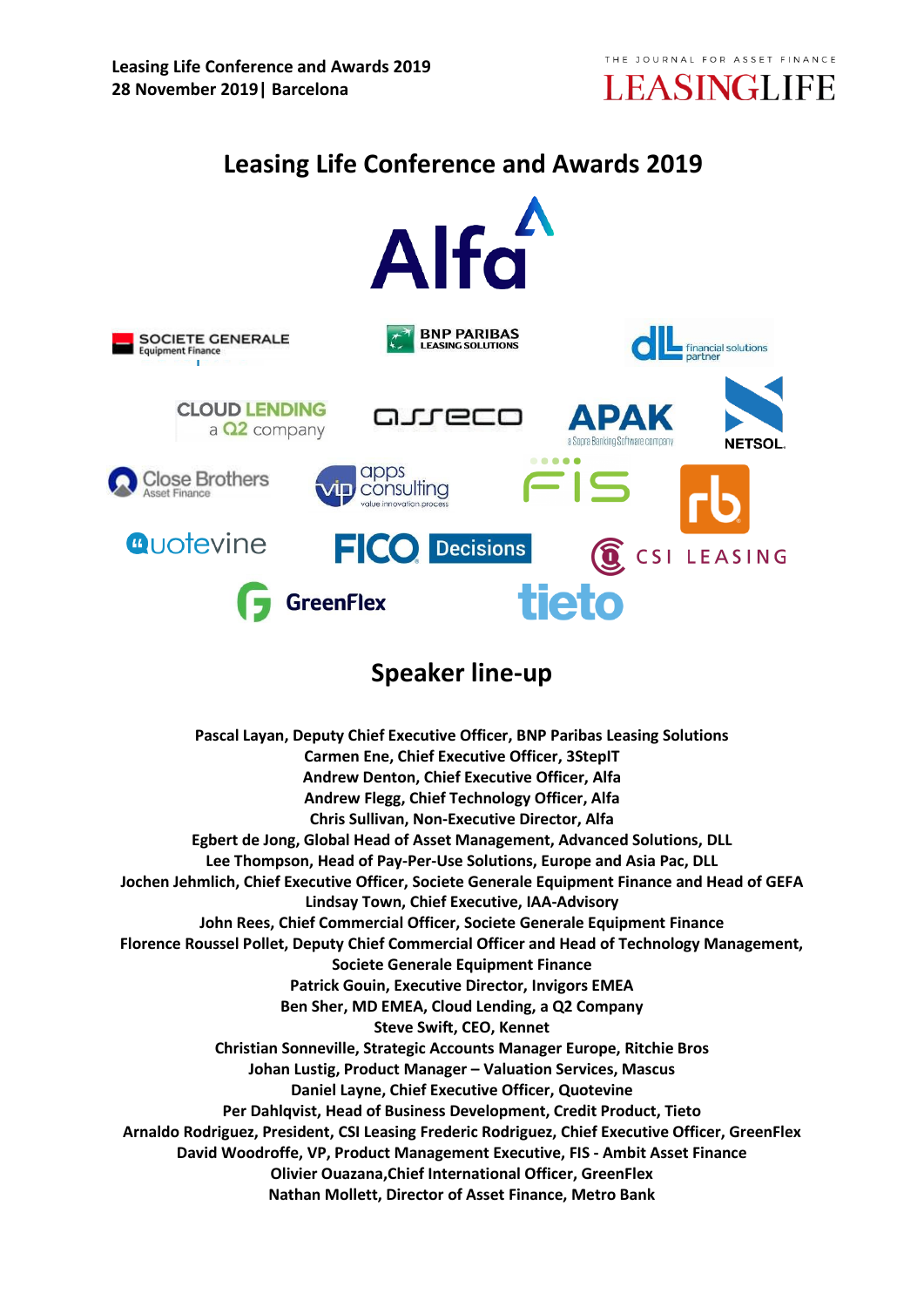

### 08.50 **Welcome address and chair's opening remarks Lindsay Town**, Chief Executive, **IAA-Advisory**

# **Session One – Triumphing in an evolving landscape: the new era of asset finance**

# 09.00 **Opening keynote address**

#### **Embracing technological transformation: creating digitalised business models**

- A marathon, not a sprint: defining the right digital strategy for your organisation
- Implementing the right tech at the right time to add value to all stakeholders
- From AI to automation: exploring the potential of new technologies in asset finance
- Staving ahead of the digital curve

**Jochen Jehmlich**, Chief Executive Officer, **Societe Generale Equipment Finance** and **Head of GEFA Bank**

# 09.20 **Keynote address**

#### **The circular economy: driving change at full speed**

- Achieving business-wide transformation to reach true sustainability
- A big leap forward: making the circular economy a reality
- Exploring the power of strategic partnerships to drive circular economy advances
- 2020 and beyond: what's next?
- **Pascal Layan**, Deputy Chief Executive Officer, **BNP Paribas Leasing Solutions Carmen Ene,** Chief Executive Officer, **3 Step IT**

# 09.50 **Keynote address**

### **Accelerating the environmental transition: Towards a carbon neutral economy & beyond**

- Mapping of company risks & stakes
- Leasing & Financing as a key leverage to Change
- Integrated Solution is the answer to face such challenge

**Olivier Ouazana,** Chief International Officer, **GreenFlex**

# 10.10 **CEO's panel discussion and Q&A**

### **The future of asset finance: a strategic outlook**

- Making the leap to digital: what more needs to be done to ensure successful transformation?
- Environmental responsibility and green footprints: grasping this movement with both hands
- The circular economy: what are the most exciting industry developments to date?
- Capitalising on data analytics: driving growth and enhancing visibility
- From automation to IoT: which technologies will have the most impact on the industry?
- What more can be done to serve SME clients?
- Emerging asset classes: scoping out the most fruitful opportunities ahead

*Moderator:* **Andrew Denton**, Chief Executive Officer, **Alfa** 

**Pascal Layan**, Deputy Chief Executive Officer, **BNP Paribas Leasing Solutions Carmen Ene,** Chief Executive Officer, **3 Step IT**

**John Rees**, Chief Commercial Officer, **Societe Generale Equipment Finance Frederic Rodriguez,** Chief Executive Officer, **GreenFlex**

10.40 **Refreshment break**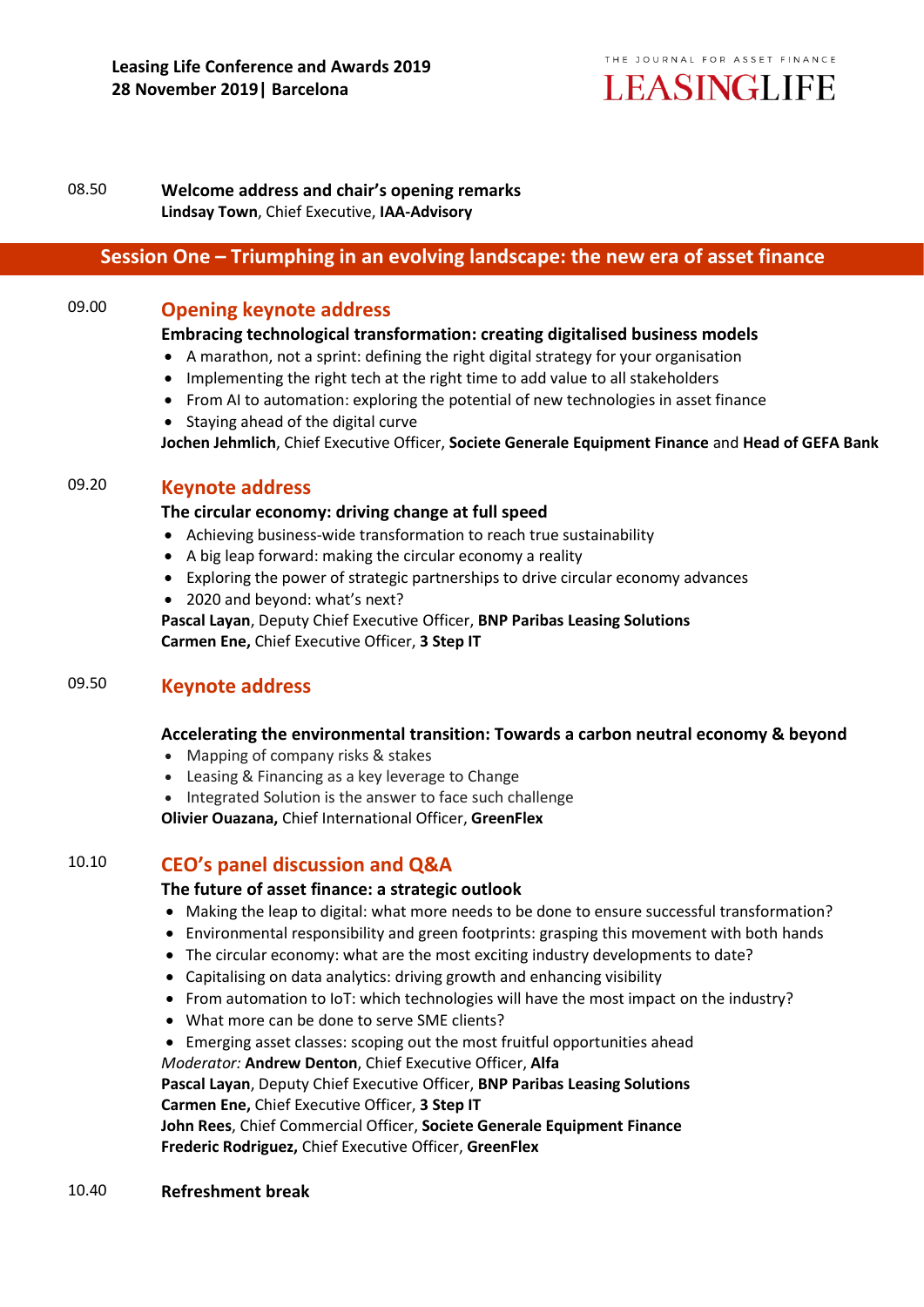

# **Session Two – Market Trends: anticipating and meeting tomorrow's expectations**

*Moderator:* **Lindsay Town**, Chief Executive, **IAA-Advisory**

#### 11.10 **Modular Technology: Why? and How? in 2019**

- Is Modularity Still a (good) Thing?
- Applying Modularity to Business Problems
- The Future of Modularity

**Daniel Layne,** Chief Executive Officer, **Quotevine**

11.30 **Solving priorities for global companies Arnaldo Rodriguez**, President, **CSI Leasing**

#### 11:50 **Embracing the circular economy into the world of equipment financing**

- Utilising full lifecycles of equipment
- Giving equipment a second life: strategies for success
- From mining equipment to IT: what assets are best suited for circular economy shifts, and why?

 Turning this concept into a competitive advantage for the business while protecting the environment **Christian Sonneville,** Strategic Accounts Manager Europe, **Ritchie Bros Johan Lustig**, Product Manager – Valuation Services, **Mascus**

#### 12.10 **New Pay-Per-Use business models will drive a transformative change in the industry**

We cannot ignore the sustainable drivers for change, do we lead or are we going to be led?

- Pay per use models: who needs it and why.
- Disruptive new platforms, if we don't do it, others will.

**Egbert de Jong**, Global Head of Asset Management, Advanced Solutions, **DLL Lee Thompson**, Head of Pay-Per-Use Solutions, Europe and Asia Pac, **DLL**

#### 12.30 **Speaker Q&A and discussion**

#### **A flexible future is coming: how can businesses best prepare?**

- In what ways do products have to become more flexible to serve the needs of clients?
- Valuations, risk, collections: what needs to be considered to make servicisation a reality?
- What legal and accounting challenges will arise, and how can they be overcome?
- Subscription based services: what will success look like?

*Moderator:* **Lindsay Town**, Chief Executive, **IAA-Advisory Lee Thompson**, Head of Pay-Per-Use Solutions, Europe and Asia Pac, **DLL Christian Sonneville,** Strategic Accounts Manager Europe, **Ritchie Bros Johan Lustig**, Product Manager – Valuation Services, **Mascus Arnaldo Rodriguez**, President, **CSI Leasing**

13.00 **Lunch**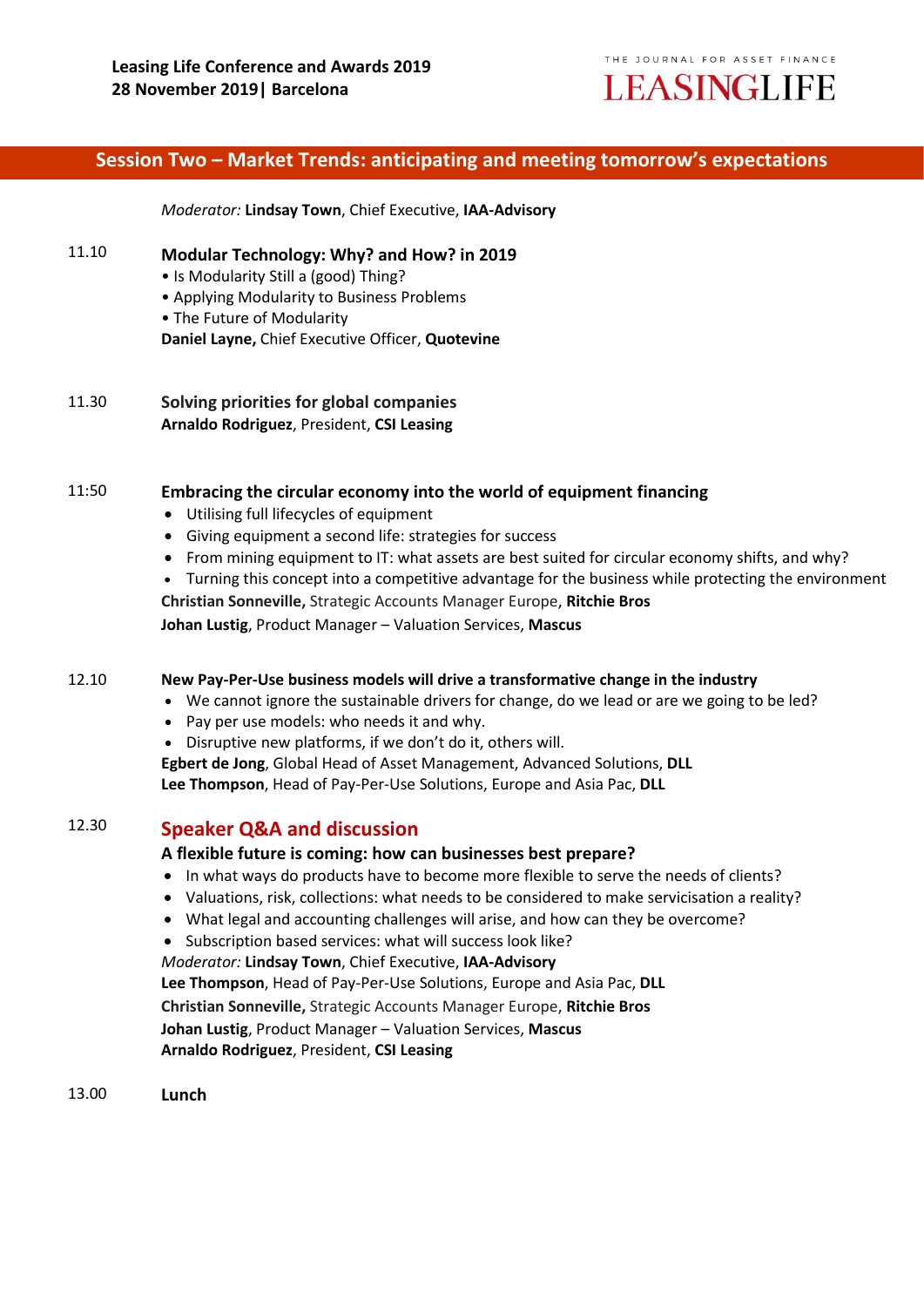## **Session Three – From automation to CX: navigating the shift to digital**

#### 14.00 **Differentiating yourself from the competition: enhancing customer experiences**

- Creating the ultimate experience: CX in the digital era
- Technology-enhanced customer journeys: where do you start?
- Transforming offerings: developing engaging propositions for customers **Ben Sher**, MD EMEA, **Cloud Lending, a Q2 Company Steve Swift**, CEO, **Kennet**

# 14.20 **Go Digital or Go Home … Companies digitalization: Barriers, challenges, opportunities and recommendations to drive the digital transformation**

An honest reflection: evaluating digital advancements of the industry to date

• How can the successful implementation and adoption of digital transformation be improved? **Patrick Gouin**, Executive Director, **Invigors EMEA**

# 14:40 **Panel discussion and mobile voting**

#### **Taking the reins on digital change: exploring the vast potential of a digitalised industry**

- Business agility: In what ways can digital transformation make back-end processes more efficient?
- From communication to seamless customer journeys: exploring CX in the age of digital
- How can the frictionless implementation of new technologies be achieved?
- Keeping the customer in mind: ensuring that digital advancements add value to customers
- From Amazon to Monzo: which companies should the industry take inspiration from, and why?
- What more needs to be done to drive further digital advancements within the industry?

**Ben Sher**, MD EMEA, **Cloud Lending, a Q2 Company Steve Swift**, CEO, **Kennet** 

**Andrew Flegg,** Chief Technology Officer, **Alfa Patrick Gouin**, Executive Director, **Invigors EMEA**

#### 15.10 **Refreshment break**

## **Session Four – Tech in focus: data, visibility, AI**

#### 15:40 **Innovation and Collaboration of Fintechs into the marketplace**

- The importance of Fintech partnerships in Asset Finance to aid SME lending
- Leveraging from best of breed providers over an end-to-end approach
- Creating a culture of innovation to drive product development

**David Woodroffe,** VP, Product Management Executive, **FIS - Ambit Asset Finance Nathan Mollett**, Director of Asset Finance, **Metro Bank**

# 16.00 **The power of AI: a game-changer for credit and risk profiling**

*AI has been talked about widely within the financial services industry, but how can it be applied directly to improve credit processing and risk profiling? Hear an industry expert discuss the applications of AI in credit and risk in depth, uncover the potential obstacles of implementation, and discover the tangible benefits AI has had on the organisation. Speaker to be confirmed*